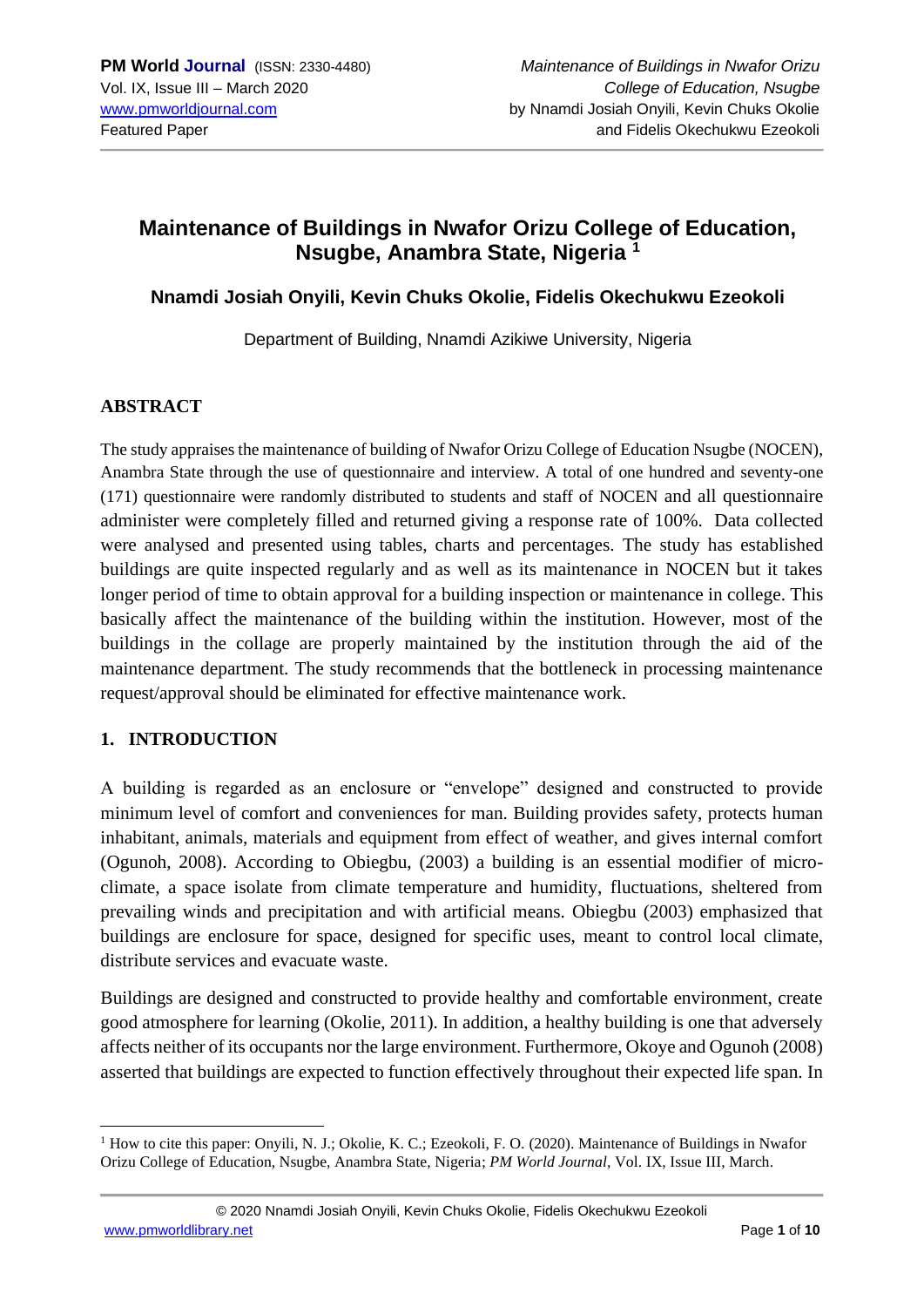a nutshell, a building must function to accommodate the activities for which it is built, and provides comfortable indoor and outdoor climates to its occupants (Ogunoh, 2008).

Generally, for buildings to meet these basic needs they require constant and regular maintenance. However, infrastructural maintenance has been a major challenge in many Nigerian public institutions due to poor funding, misuse of facility by occupants, bribery and corruption etc. (Adenuga, 2006). Also, some of these public buildings are allowed to dilapidate to unusable levels before maintenance plans are made to preserve its economic value and durability. Likewise, some of the buildings are left without any form of maintenance for a long time and these leads to total overhaul and reconstruction of the previously constructed project, resulting in a serious economic waste (Cobbinah, 2010). Based on these, Okolie (2011) observed that in Nigeria, stakeholders have continuously expressed concern over level of maintenance suitability of Educational buildings, especially in the universities.

In spite the importance of maintenance to public building especially tertiary Institutions, the Government preferred using funds for new capital projects to the neglect of the existing once (Ezenwa, 1999). Because of this, development of tertiary institutions especially state-owned institutions like Nwafor Orizu College of Education are being forced to identify ways and means to improve on the maintenance of its institution buildings. Unfortunately, lack of maintenance culture of buildings in our institutions has led to unproductive learning environment in the Nigeria tertiary education system. This situation has made students and teachers lack interest and apathy to goals of learning. In view of the above, this research is concern about the ugly situation and therefore seeks to appraise the maintenance of public institution building of Nwafor Orizu College of Education Nsugbe, Anambra State.

### **2.0: LITERATURE REVIEW**

## **2.1 MAINTENANCE AND PUBLIC BUILDING**

Maintenance, according to Olanrewaju (2010) is "the processes and services to preserve, repair, protect and care for a building fabric and engineering services after completion, repair, refurbishment or replacement to current standards to enable it to serve its intended function throughout its entire lifespan without drastically upsetting its basic features and use". From the definitions, it can be seen that maintenance is a vital component of an organization's existence in relation to its asset management.

Odediran (2002) also emphasized that the technological development around the world is having aesthetic effect on the construction industry. These innovations of new technologies to buildings are beauty to behold after their completion. He further emphasized that there are lots of technical and administrative actions to ensure the sustainability of the intrinsic and extrinsic values of each of the components of the buildings.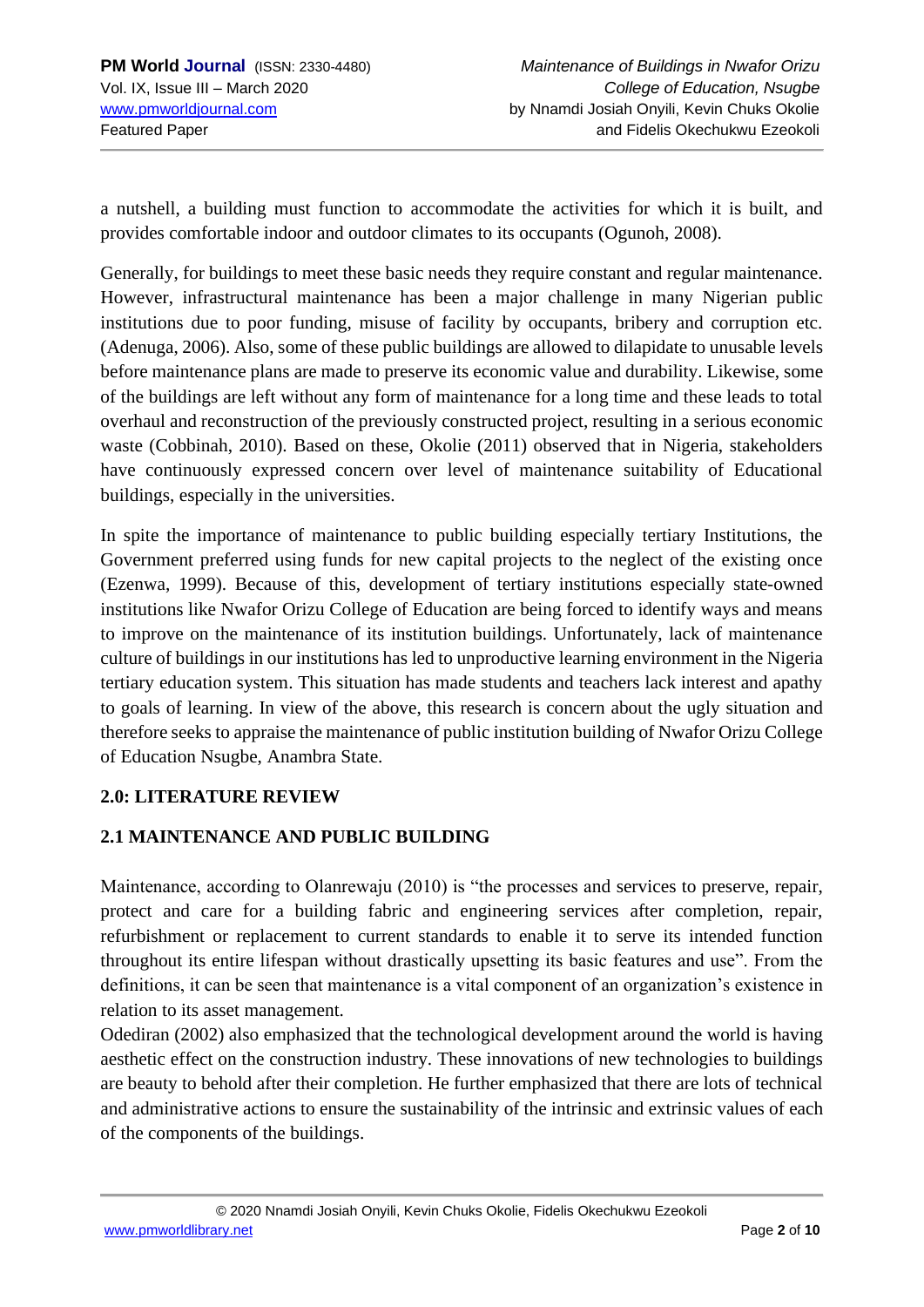Yusuf (1989) appraised corporate property maintenance practice in Nigeria and established that maintenance has become a big issue in the world of property and building. According to him, here in Nigeria, the Federal Government in its 1987 budget allocated 590 million naira for the maintenance of public buildings but this amount when considered against the fact that it represents just a small fraction of the total needed for public buildings alone, excluding the needs of the private sector, is a pointer to the enormity of the property maintenance needs of Nigeria as a whole in economic terms. The situation has not gone better with present challenges confronting the country in terms of infrastructural development.

Maintenance is defined as "a combination of any actions carried out to retain an item in, or restore it to an acceptable condition" (1984). However, In the study of Edmond, et al (2010), they affirm that maintenance of existing building assets has been considered a top priority in most client organizations in their project planning. Most organizations have realized the efficacy of maintenance functions in their day-to-day activities and in the continuity of their production line to avoid a shutdown. This maintenance functions, whether services, repair, replacement, or cleaning, is a project to an organization. The characteristic of the maintenance project depends greatly on the nature of the work to be executed. This also determines the mode of execution of the project, whether through in-house or outsourced contracting.

Straub (2011) considered maintenance contractors as service innovators; the study looks at certain attributes that determines the success of a maintenance project in relation to the personality of the contractor. He states that maintenance contractors must acquire more knowledge to ascertain the rate or level of deterioration of components and be able to give maintenance advice and cost implications. In addition, for a successful maintenance project, the ability to design, plan, and calculate maintenance scenarios, and performance measurement plans are vital. Integrity, honesty, and coordination skills are also identified as necessary attributes.

Abusiga (2017) concluded that the management aspects are vital to the successful completion of a maintenance project. The early involvement of all stakeholders is paramount in this regard. They suggested that the critical factors identified from the results of the study should be effectively monitored by the project team and the maintenance contractor project manager. The maintenance contractor team should liaise with the client and the consultant organization. This team integration and collaboration acts as a partnership in executing maintenance project and will facilitate a successful completion of such project. However, the results of the study may not be generalized to all project team and the maintenance contractor project manager.

Also, in the study of Mukelasi *et al* (2012), the critical success factors (CSFs) for building maintenance management of local authority in Malaysia were identified as leadership, culture, structure, roles and responsibilities, system infrastructure, and measurement. Their study revealed that, leadership relates to human capital, resources and relations which must consist of commitment, identification with the organisation, mutual trust, cooperation and future optimism.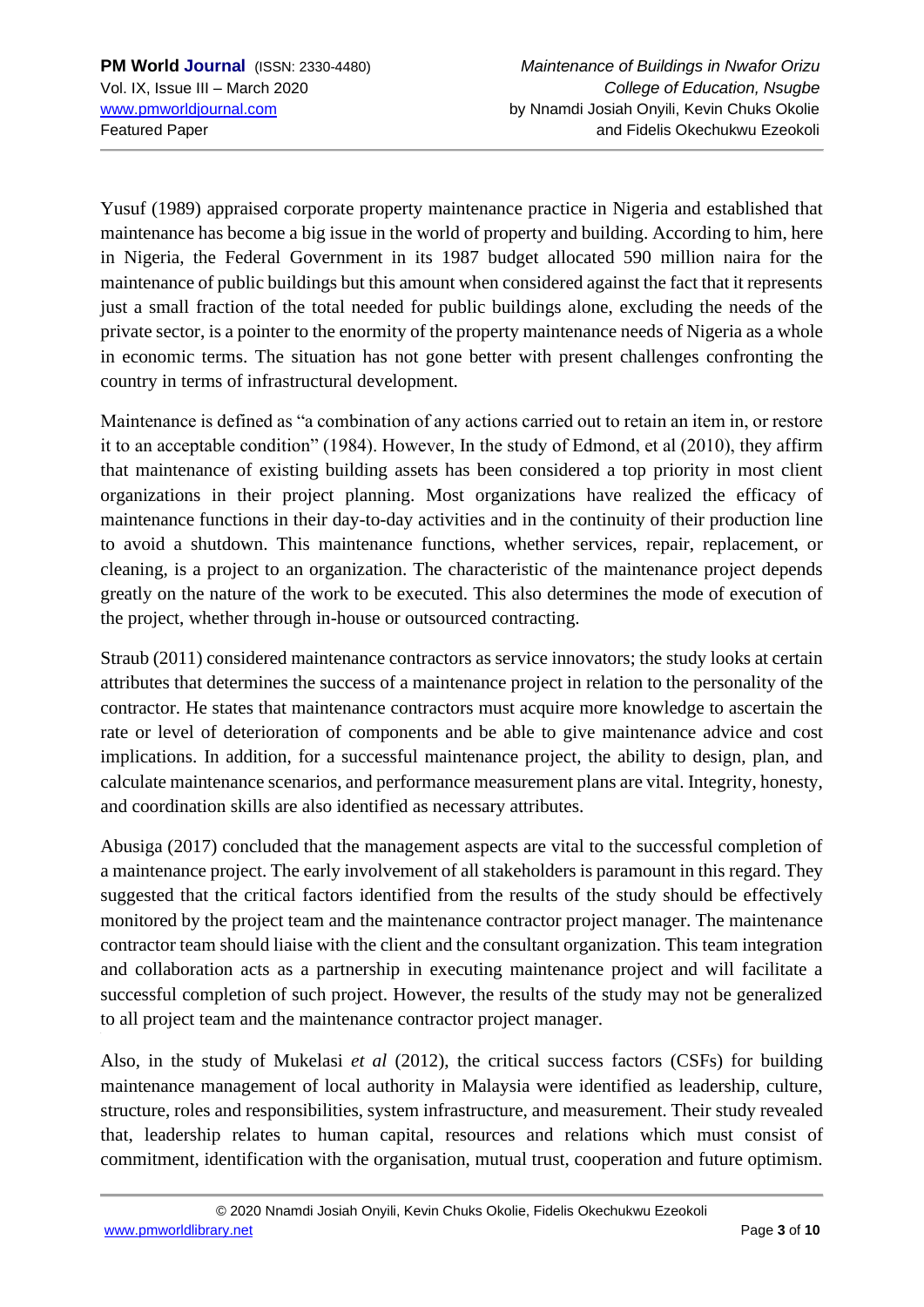They further termed culture as the nature of the maintenance work which entails the organizational practices, climate and norms, internal competence and integration, history and tools, conception and work demand. The organisational cultural elements culminate to organisation performance. Also, the organisational structure is the division of responsibilities within the system as in top management and operational functions and physical inspection.

According to Mukelasi *et al.* (2012), work policy will enhance a successful maintenance work system. Maintenance organisations must also utilize their system infrastructure which comprises resources, technology, management control, procedures and strategy to their advantage to achieve a positive project outcome. In addition, project outcome needs to be measured whether it meets users' expectations in terms of quality, speed, reliability, safety, function and comfort.

### **3.0: METHODOLOGY**

This study was a survey research and was conducted in Nwafor Orizu College of Education Nsugbe, Anambra State, Nigeria. The population of this study constitutes the Students and Staff who assumed that have good knowledge of maintenance management and conditions of buildings in the college and these were obtained from the records available at various department in the institution. Questionnaire containing information on current conditions and types of educational buildings and framework for effective and efficient maintenance of buildings in the study area were constructed, instructed and administered to staff and students in the college. Table 1 showed the composition of the respondents with their respective population sizes and sample sizes. A total of 171questionnaires were administered to the respondents and fully completed, returned and used for analysis. This correspond to a response rate of 100%. Being a descriptive research, tables and charts were used in presenting the data presentation, while mean and percentages for data analysis

### **Table 1 Distribution of Questionnaire**

| Group                   | Number of Respondents | Percentage of Respondents (%) |
|-------------------------|-----------------------|-------------------------------|
| <b>Students</b>         | 115                   | 68                            |
| Works and Services Dept | 21                    | 12                            |
| <b>Registry Dept</b>    | 14                    | 8                             |
| <b>Bursary Dept</b>     | 14                    | 8                             |
| Academic Staff          |                       | 4                             |
| Sub Total               | 17                    | 100                           |

Source: Researcher's field study (2018)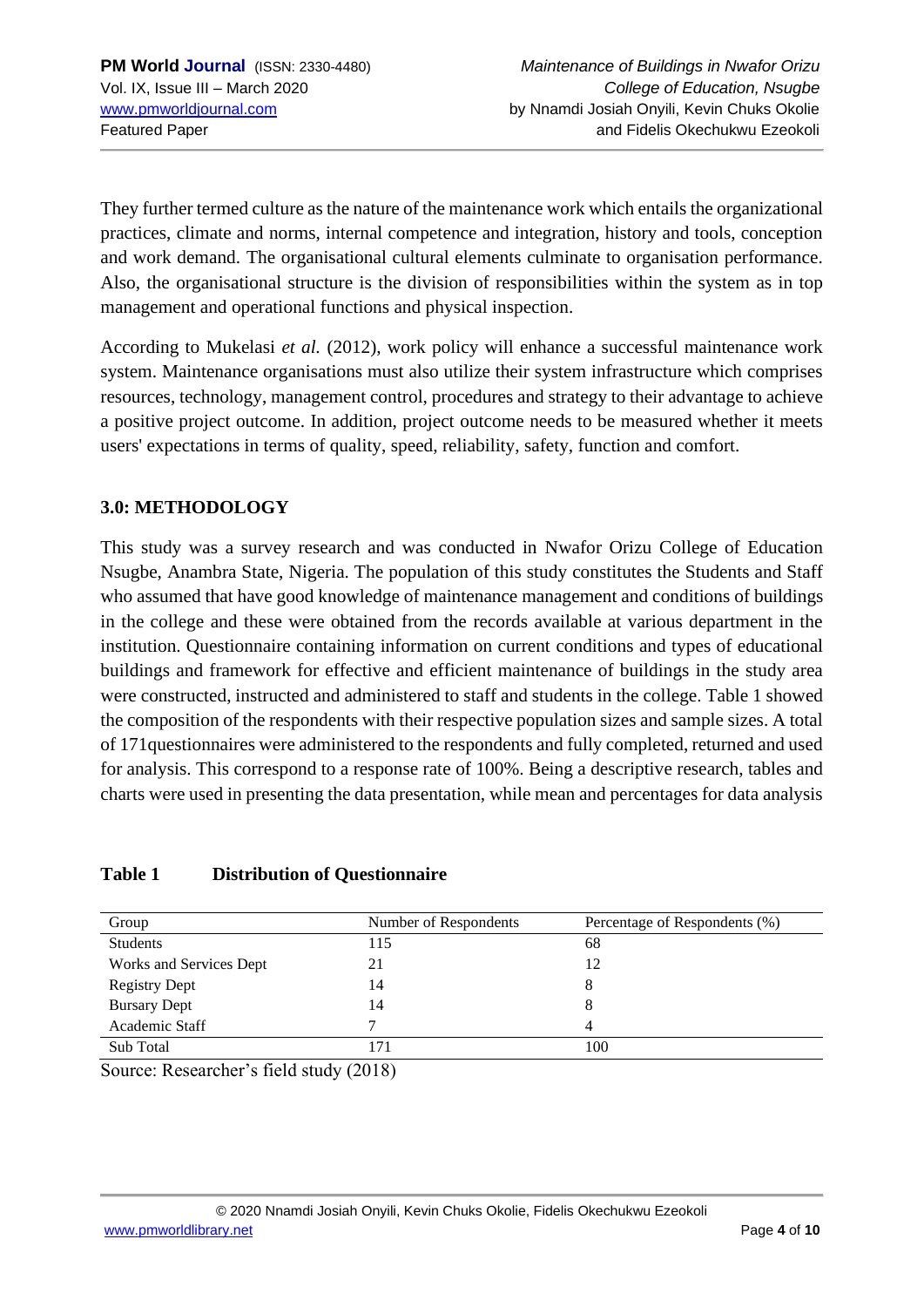

## **4.0: RESULTS AND DISCUSSION**

Figure 1: Extent of inspection of the building in the study area

The results in Fig. 1 shows the extent which inspection of building are undertake in the study area. The result in Fig 1 shows that 88% of the respondents agreed that the institution undertake regular inspection of the building facilities whereas 12% disagree. Based on this, buildings in the study area are regularly inspected.



Figure 2: The extent maintenance is done in the study area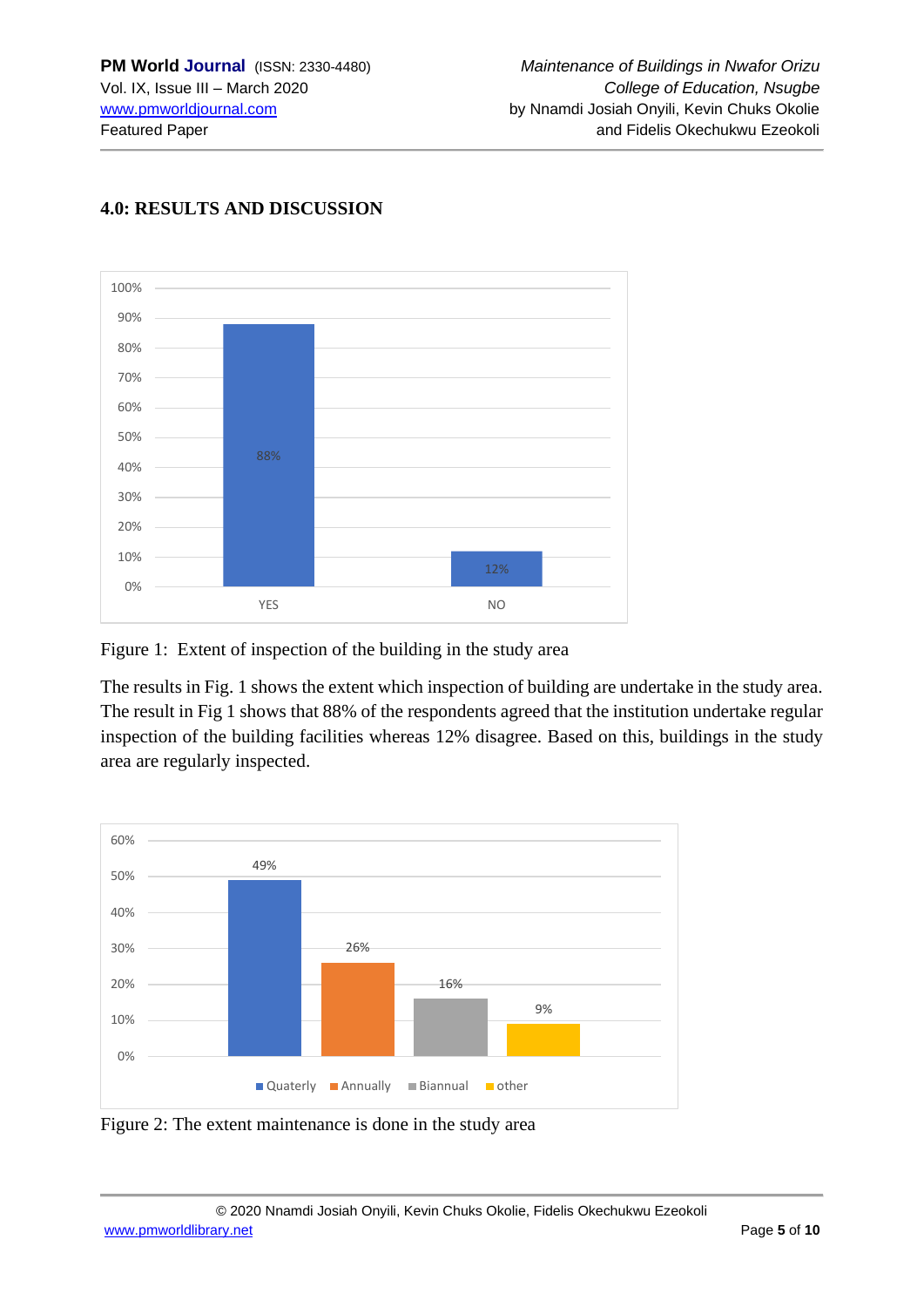The response in figure 2 indicate that 49%, 26%, 16% and 9% of the respondents agrees that maintenance works are done in the institution on quarterly, annually, biannual and others respectively. The ratio between maintenance issues effected on annually basis to biannual are 75% to 25%. Therefore, buildings and its facilities are maintained either on quarterly basis or annual in the study area.



Figure 3: Who is responsible for the maintenance of the building?

The results in Figure 3 shows more than 96% of the maintenance work are done by the institution where others are responsible for the rest 4% of the work. Also, the findings in Fig 3 indicate that none of the respondents' tick self and PWD. Therefore, body responsible for maintenance work within the collage is the institution itself.

## **Table 2: Condition of Maintenance of Buildings in the study area**

| <b>Ouestions</b>                            | Variables              | No of Respondents | Percentage of Respondents (%) |  |
|---------------------------------------------|------------------------|-------------------|-------------------------------|--|
| Does the maintenance department come        | $(a)$ Yes              | 98                | 57%                           |  |
| in to do maintenance work on the            | (b) No                 | 73                | 43%                           |  |
| building without request?                   |                        |                   |                               |  |
|                                             |                        |                   |                               |  |
| How long does it take for maintenance       | (a) Less than a week   | 10                | 6%                            |  |
| request to be attended to                   | $(b)$ 1-2 weeks        | 83                | 49%                           |  |
|                                             | $(c)$ 1-2 months       | 61                | 36%                           |  |
|                                             | (d) More than 2 months | 17                | 10%                           |  |
|                                             |                        |                   |                               |  |
| In your opinion is the building well        | $(a)$ Yes              | 123               | 72%                           |  |
| maintained                                  | (b) No                 | 48                | 28%                           |  |
| <b>Source:</b> Researchers field study 2018 |                        |                   |                               |  |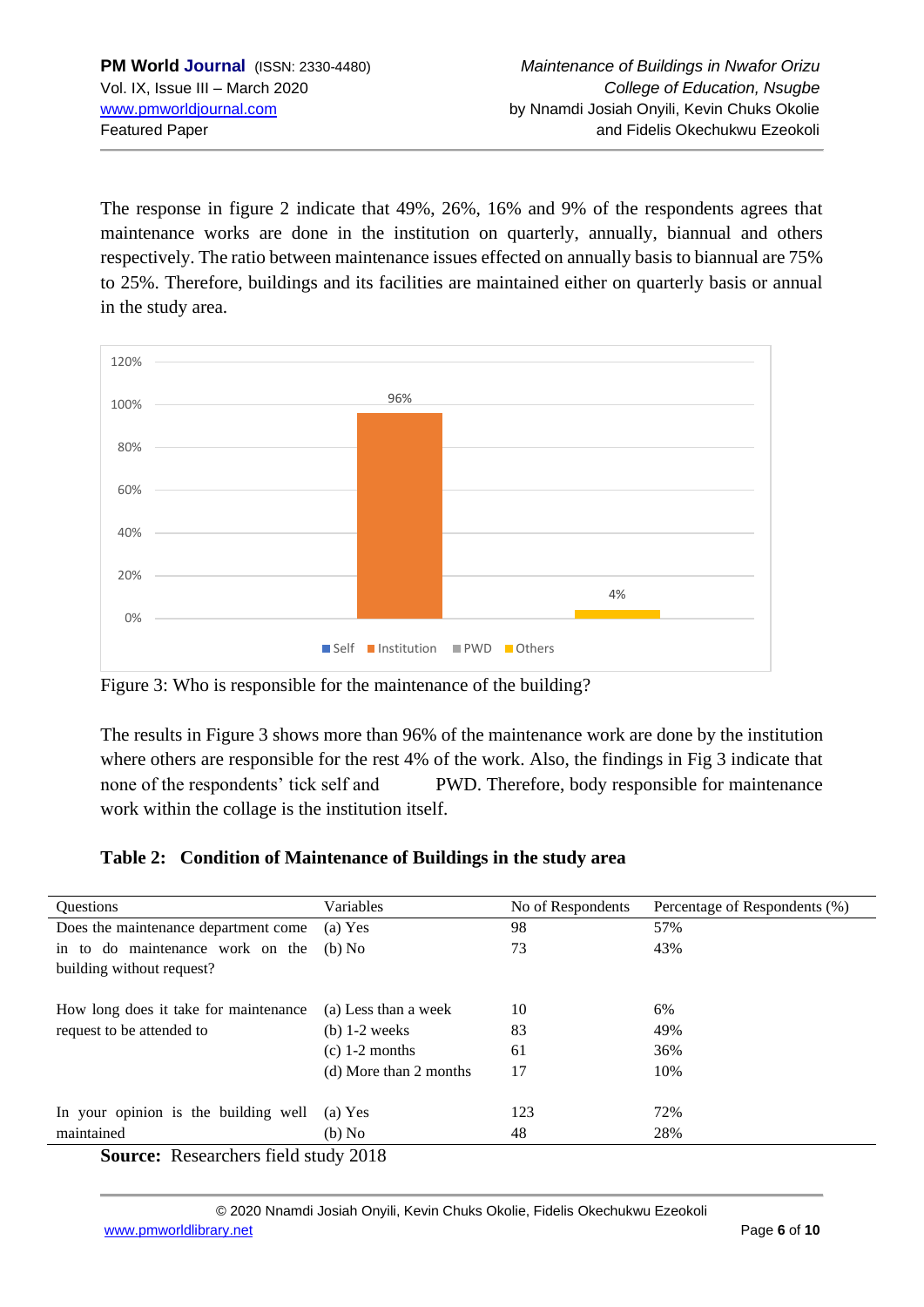The results in table 2 indicate that 57% and 43% of the respondents agrees that maintenance works are done with by the maintenance department with official request and without official request respectively. Also, it takes about 2 months for the requests to be attended to. Due to this, some urgent maintenance may begin while its request is still been process. Furthermore, the results in table 2 indicate 72% and 28% respondents are satisfied with the condition maintenance of buildings in the college and not satisfied respectively.

### **5.0: CONCLUSION AND RECOMMENDATIONS**

Based on the research findings the following conclusion were drawn:

- i. Inspection of building facilities are done regular basis in the college;
- ii. Buildings and its facilities are maintained either on quarterly basis or annually in the study area as the needs arise;
- iii. The institution or the college through the aid of the work and maintenance unit of the collage is responsible for maintenance work;
- iv. Maintenance work within the collage is constrained by a lot of issues. However, issues bordering on time spent to obtaine an approval to carry out inspection or maintance work within the collage are most critical. Therefore, the study recommends that the issues should be properly addressed by the management of the institution for effective maintenance work to be achieved within the collage.

### **REFERENCES**

- Abisuga, A. O. Ogungbemi, A.O, Akinpeluand A.A, Oshodi O.S (2017), Assessment of Building Maintenance Projects Success Factors in Developing Countries. *Journal of Construction Business and Management* (2017) 1(1).29-38.
- Adenuga, O. A. (2010). *Maintenance management practices in public hospital built environment: Nigeria case study, Journal of Sustainable Development in Africa* 14(1), 185-201
- Cobbinah, P. J , (2010); *Maintenance of Buildings of Public Institutions in Ghana, Case Study of Selected Institutions in the Ashanti Region of Ghana, M.Sc. Thesis, Kwame Nkrumah University of Science and Technology, Kumasi, Ghana.*
- Ezenwa, F.O. (1999); '*Maintenance and Rehabilitation of Capital Assets'. Journal of the Nigeria Institute of Quantity Surveyors*. (27), 26 -27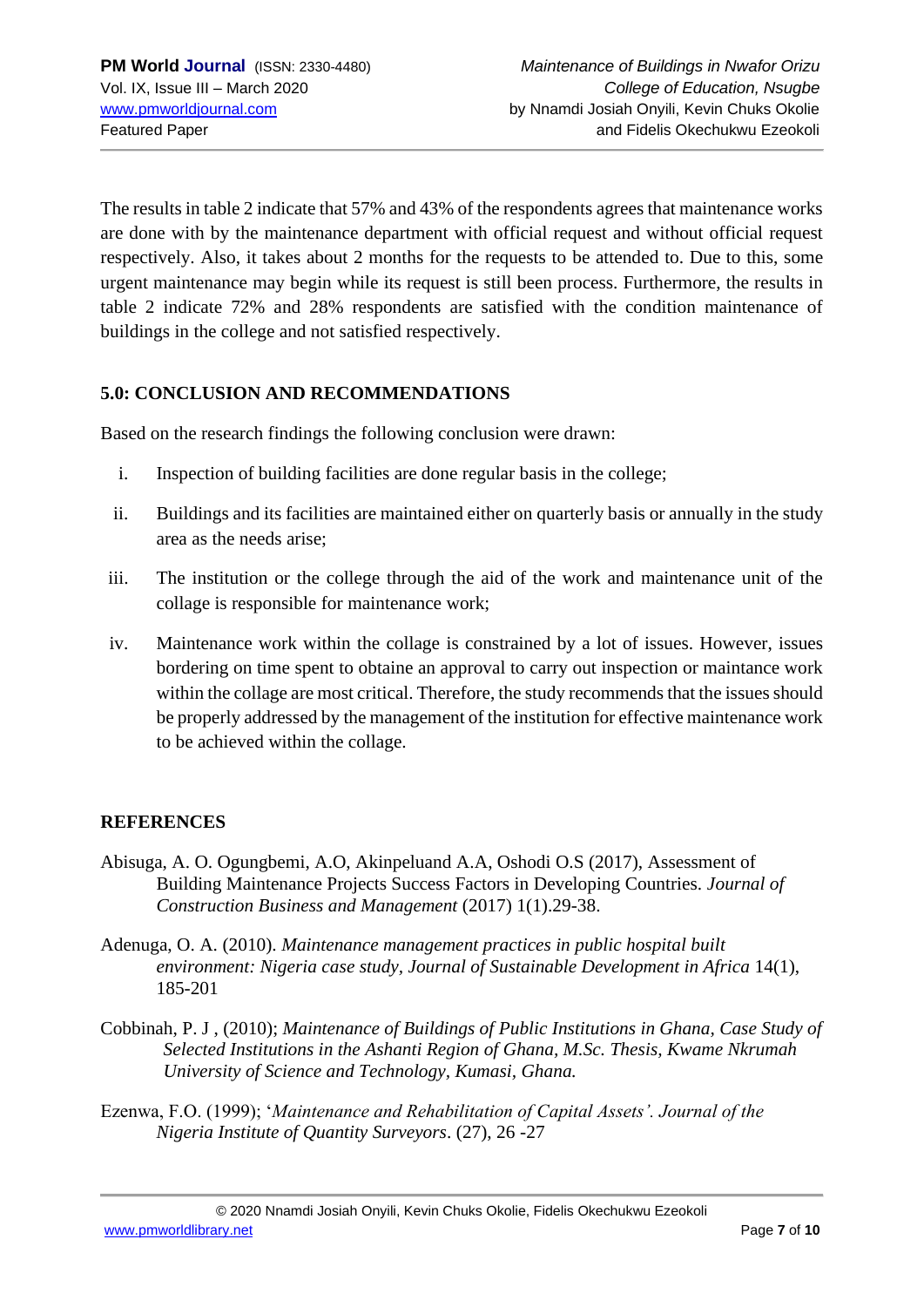- Mukelasi, M.F.M., Zawawii, E.M.A., Kamaruzzaman, S.N., Ithnin, Z. & Zulkaranain, S.H (2012).*A review of critical success factors in building maintenance management of local authority in Malaysia. IEEE Symposium on Business, Engineering and Industrial Applications,* 653-657. Available at: <http://ieeexplore.ieee.org/abstract/document/6422970/?reload-true>
- Obiegbu, M.E (2003). Factors Influencing the Defects and Performance of Buildings. *Journal of the National Institute of Building. (53 – 61)*
- Odediran, S.J. (2002). *Cost Implications of Unplanned Maintenance with Particular Reference to Residential Buildings (A Case Study of Ede Town), Unpublished National Diploma Project Dissertation, Department of Quantity Surveying, Federal Polytechnic, Ede, Osun State, Nigeria.*
- Ogunoh,, P. (2018). Poor Building Maintenance in Nigeria: Are Architects free from Blames? Being paper presented at the ENHR International conference on "*Housing: New Challenges and Innovation in Tomorrow's Cities*" in Iceland between 29th June-3rd July,
- Okolie, K.C & Ogunoh, P.E. (2013).Assessment of Functional and Environmental Indicators in the Performance of Building in Federal Universities of South East Nigeria. *International Journal of Engineering and Advanced Technology Studies, Vol. 1 No 2.pp. 1- 11September 2013*
- Okolie, K.C. (2011). Performance Evaluation of Buildings in Educational Institutions: A Case Study of Universities in South East Nigeria. Published PhD. *Thesis, Port Elizabeth Nelson Mandela Metropolitah University*
- Okoye, C.O.& Ogunoh, P.E (2008).*Public Housing Maintenance: A case study of Iyiagu and Real Housing Estate, Awka. Anambra State. Awka; National Association of the Academics (NAA)*. 14 (1)
- Olanrewaju (2010) *Causes and Curtailment of Maintenance Neglect in Public and Private Buildings in Ogun State. (Unpublished BSc. Project).m Federal University of Technology, Akure.*
- Straub, A. (2011). *Maintenance contractors acting as service innovators., Construction Innovation: Information, Process, Management* 11(2), 179–89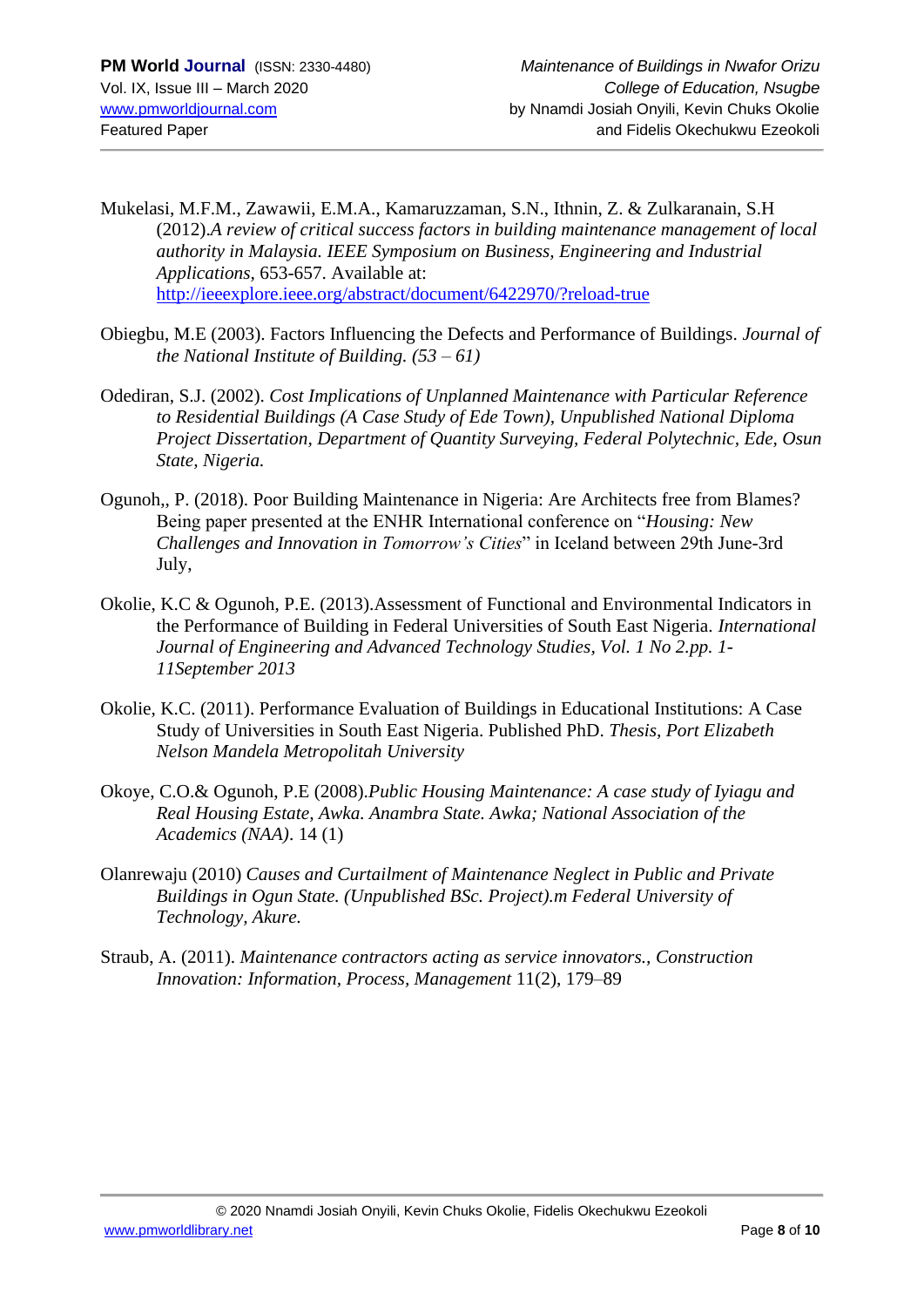## About the Authors



# **Engr. Nnamdi Josiah Onyili**

Nnamdi Azikiwe University Awka, Anambra State, Nigeria



**Engr Nnamdi Josiah Onyili** is from Nise, Awka South LGA, Anambra State, Nigeria. He obtained a Bachelor of Engineering and Postgraduate Diploma in Civil Engineering and Building respectively from Nnamdi Azikiwe University, Awka. He is presently rounding off his MSc. programme in Facilities and Maintenance Management in Nnamdi Azikiwe University, Awka. Currently he is the HOD, Work and service Department, Nwafor Orizu College of Education, Nsugbe, Nigeria



## **Prof. Kevin Chuks Okolie**

Nnamdi Azikiwe University Awka, Anambra State, Nigeria



**Prof Kevin C. Okolie** is the Head of the Department of Building at Nnamdi Azikiwe University Anambra State Nigeria. He holds a Doctor of Philosophy Degree in Construction Management from Nelson Mandela Metropolitan University, Port Elizabeth South Africa. His research interest lies in the development of Building Performance Evaluation Methodology, Health and Safety Management and Built Asset Management Systems. His published papers and articles on Construction and Facilities Management have appeared in many international conferences and peer reviewed journals.